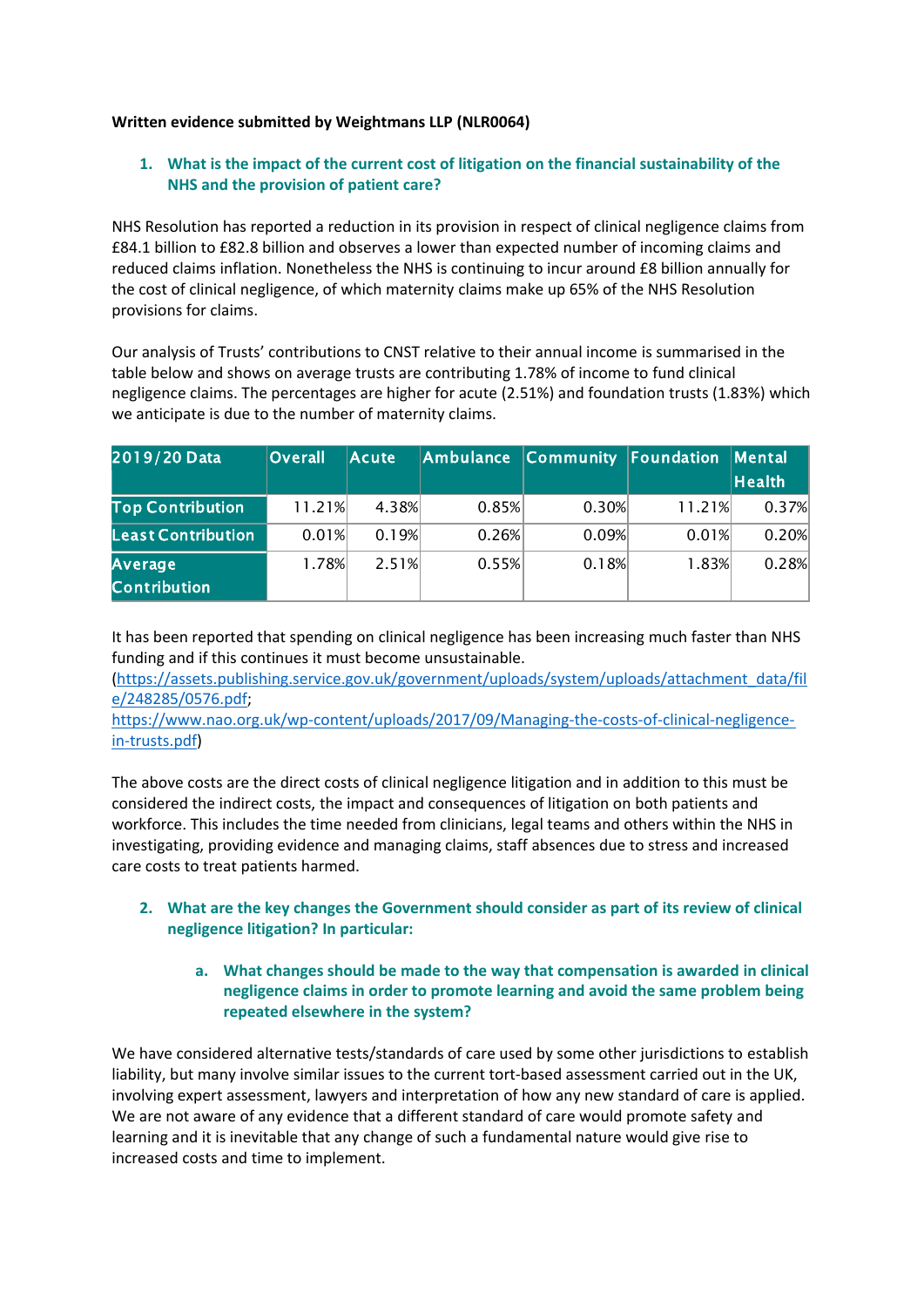Often learning from clinical negligence claims comes too late after the events when some clinicians will have moved on and processes and procedures have changed. It is therefore important that investigation of incidents that might lead to claims are carried out as soon as possible after the events. The Early Notification Scheme provides for this in maternity claims which make up over half of the value/cost of claims to the NHS. We have been involved in several cases where investigation of these cases has led to changes in practices/procedures in a timely fashion:

- analysis identified a safety concern which led to a change in Trust documentation which increased their ability to detect growth abnormalities which otherwise may have been missed.
- investigations/advice led to the Trust changing their induction policy to factor in staffing acuity levels and the need to transfer patients to another hospital earlier (if the trust could not induce in a timely way) to ensure appropriate care.

Many claims are preceded by complaints which provide an early opportunity for investigation and resolution. However, many complainants/claimants are not satisfied by the NHS complaints' handling process and gave this as a reason why they brought a claim.

[\(https://resolution.nhs.uk/resources/behavioural-insights-into-patient-motivation-to-make-a-claim](https://resolution.nhs.uk/resources/behavioural-insights-into-patient-motivation-to-make-a-claim-for-clinical-negligence/)[for-clinical-negligence/](https://resolution.nhs.uk/resources/behavioural-insights-into-patient-motivation-to-make-a-claim-for-clinical-negligence/))

The complaints and investigation process within NHS trusts often includes witness comments/ statements but less often an early independent expert report which can be valuable in addressing both patients' and clinicians' concerns independently. An improved complaints process will promote local and more timely learning.

In the past, it was a requirement of LSC funded claims that a complaint had been made to a trust before the LSC would provide funding for a claim. This would allow a trust to consider the issues locally before solicitors are instructed and legal costs escalated. It could be a requirement that a CFA and ATE insurance could only be engaged once a formal complaint had been made and response received (or the appropriate period for a complaint response has lapsed).

Early investigations and timely resolution are key to ensuring that lessons are learned from claims (and the incidents that give rise to claims). Some equivalent duty, or onus, by/on claimant advisors to provide early information in the spirit of the duty of candour would facilitate earlier and more effective investigation allowing the NHS to investigate earlier ensuring that patients and their families get early answers, candour and, where appropriate, compensation.

We have suggested in response to the questions below a variety of ways in which pre-action investigations and claims handling have and can be speeded up.

# **b. How can clinical negligence processes be simplified so that patients can receive redress more quickly?**

We suggest a less adversarial approach to claims with a focus on early pre-action resolution. Much work has already been done on this both by NHS Resolution and its panel lawyers as well as claimant lawyers and organisations such as AVMA and SCIL. Litigation should truly be the last resort and claimant/claimant firms who litigate prematurely should be effectively sanctioned.

We have been involved in a variety of dispute resolution models including:

Negotiation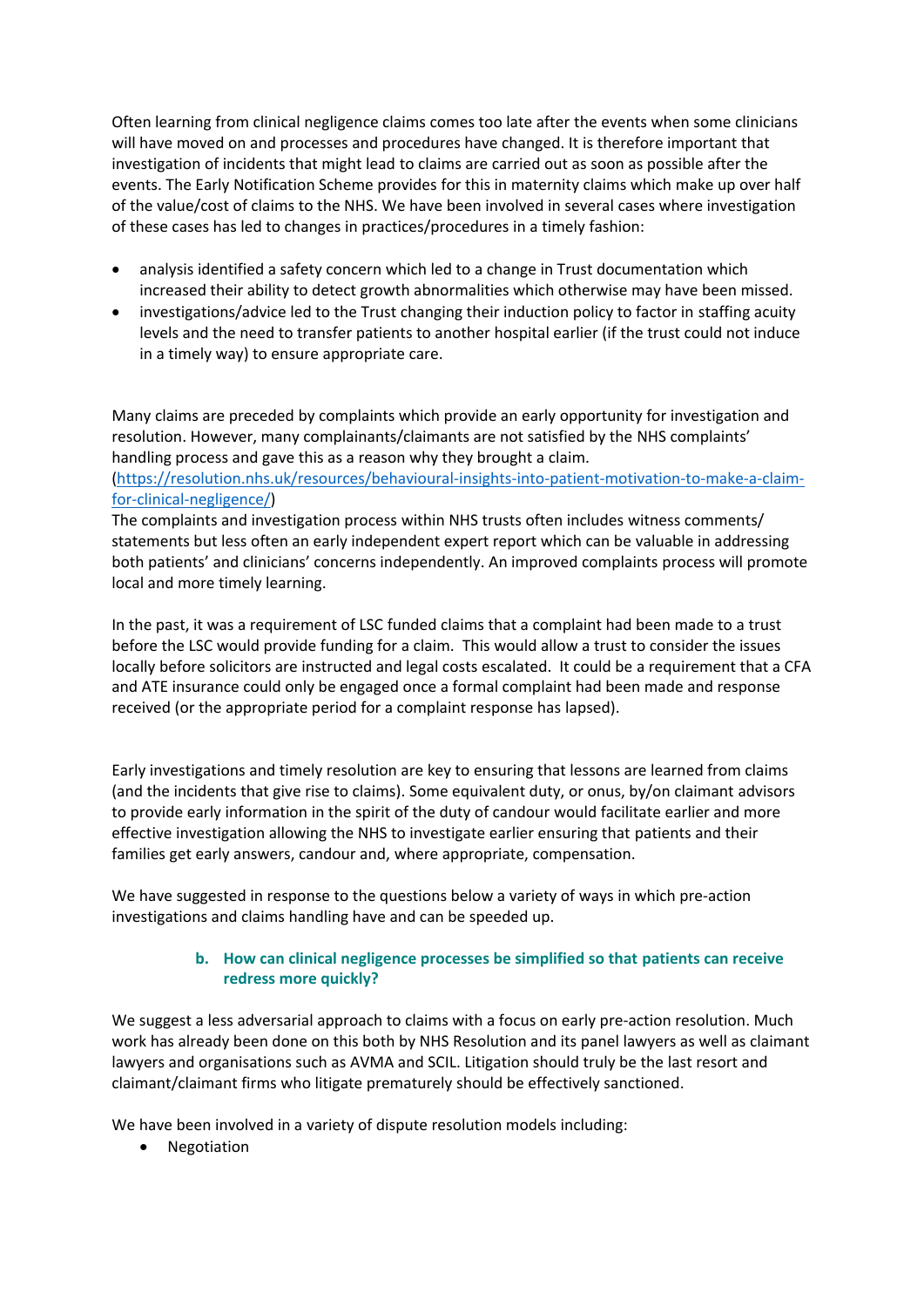- Settlement meetings (including "bulk settlement" meetings involving discussion of a number of claims at the same meeting)
- Mediation
- Group settlement agreements (where we have agreed a protocol/process for claims handling with advisers for the claimants)
- On-line and virtual ADR
- Early exchange of expert evidence and experts' meetings ("hot tubbing").

Using a variety of dispute resolution methods NHS Resolution now settle the majority of claims without formal legal proceedings being required.

We suggest that this could be increased further by amendments to the pre-action protocol to promote earlier resolution of claims including:

- Speed up the provision of medical records. These are usually disclosed by Trusts to claimant's solicitors at an early pre-action stage and sorted and paginated by them. Claimant's solicitors should be required to provide a copy of the paginated medical records with the letter of claim. This could be done via sharefile/Mimecast at little/no cost. At present defendant's solicitors often face delays in receiving records, either from the Trust due to resources or the claimant's solicitors who can be unwilling to share them without receiving payment first despite.
- In cases in which liability is admitted in the letter of response, a requirement on the claimant to provide a schedule of loss and quantum evidence in support (both expert and non-expert) pre-action, within a further agreed period of time, e.g. 4 months. We recognise that this may not be possible in all cases, particularly those of high value.
- Compulsory dispute resolution (mediation, settlement meeting, early neutral evaluation) pre-action. Claimants who issue proceedings without agreeing to this step could forfeit the right to recover court issue fees and associated legal costs of issue. Defendants who refuse to engage in this process should also be penalised in costs.
- A requirement to agree an extension of the limitation period particularly in cases where liability has been admitted, again with costs penalties for parties who refuse and/or issue proceedings without extending limitation.
- Consideration of joint expert evidence on quantum particularly where liability is admitted and for cases with a value of up to £25,000 (in line with fixed recoverable costs).

# **c. How can collaboration between legal advisors be strengthened to encourage early and constructive engagement between parties?**

NHS Resolution, its panel lawyers, claimant lawyers and organisations such as AVMA and SCIL have already taken large steps towards greater collaboration.

Examples include:

- Covid 19 Clinical Negligence Protocol we see no reason why much of this should not be continued indefinitely.
- An ADR initiative scheme with a leading claimant firm where we meet regularly to break down barriers to resolution and explore alternative processes. This has included meetings between teams from both claimant and defendant firms, joint training and an opportunity to explain our respective positions. A relationship of understanding develops which increases the prospects of early resolution.
- Increased use of mediation.
- Increase in pre-action settlements.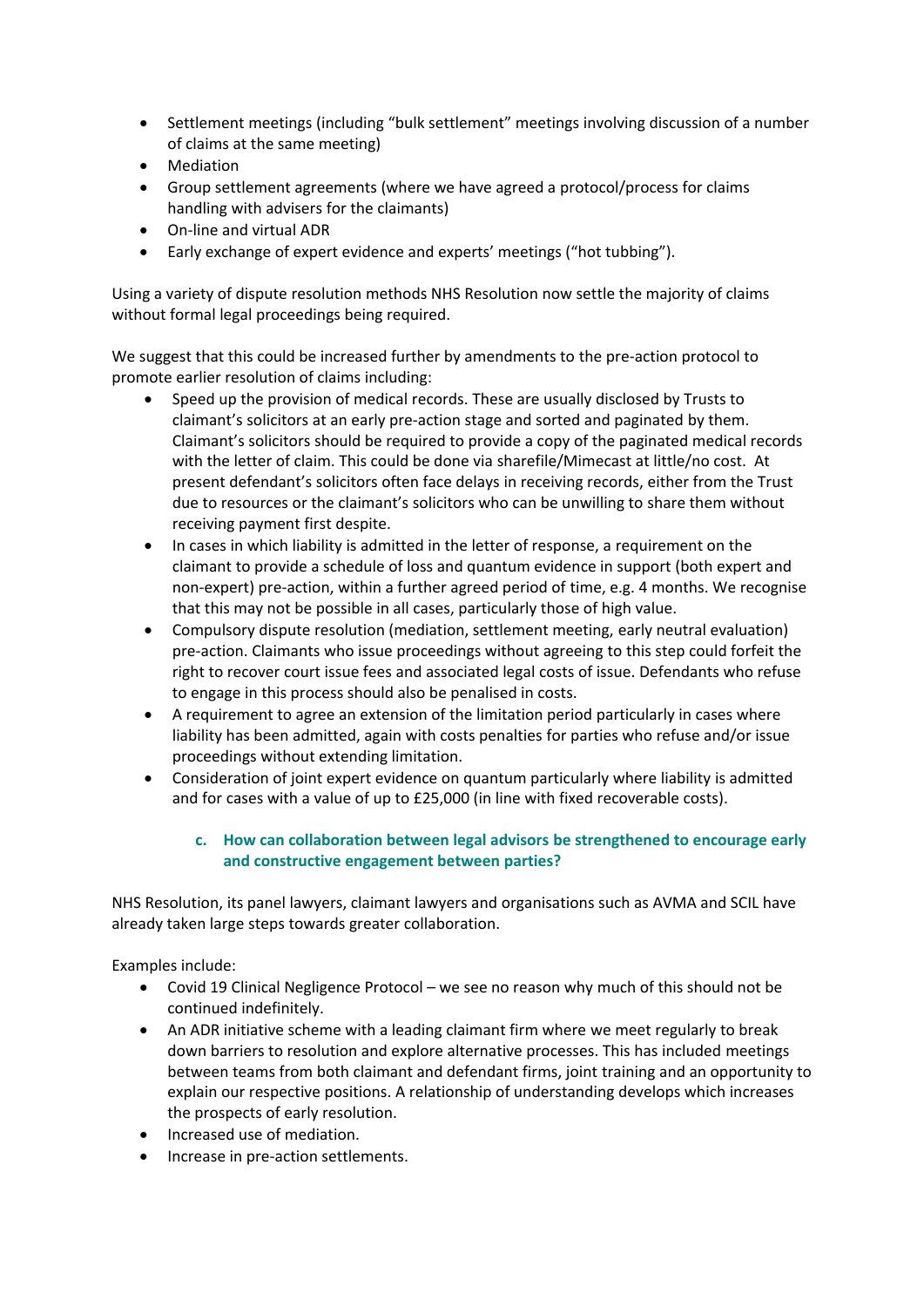### **d. What role could an expanded Early Notification scheme play in improving transparency and efficiency system-wide?**

An expanded Early Notification Scheme may have a role to play in improving transparency and efficiency. It is appropriate that it is focussed on maternity claims given that such claims represent 59% of the total estimated value and 11% of the number new claims. Any expansion of the scheme needs to take into account the following factors:

- Many incidents that may give rise to claims are already investigated either as a SI or complaint and duplication of investigations should be avoided wherever possible. The ENS scheme has already recognised this and investigation by NHS Resolution is now undertaken after and taking account of any HSIB investigation.
- Resources to carry out further investigations are limited and any expansion should be limited to high risk and high value or frequently occurring incidents.
- The impact of the Early Notification Scheme and accelerated liability investigations has had a direct impact on the value of clinical negligence claims reported. Any expansion of the scheme beyond maternity is likely to result in a similar increase.
- The current EN scheme does not prevent patients seeking legal advice or claimants' solicitors carrying out their own liability investigations either at the same time as the ENS investigations or after they have been concluded. Any expansion of the scheme should follow discussions with claimant representative groups and in collaboration, involving potential claimants in the investigations while at the same time putting independent claimant investigations on hold pending the outcome of any EN investigation.
	- **e. The Government has reiterated its intention to extend fixed recoverable costs, which limit the amount that can be paid out to meet legal costs, to clinical negligence cases with settlements of less than £25,000. At what level should these fixed recoverable costs be set, and are there any circumstances in which they should not apply to low value clinical negligence cases?**

While the value of the claim is not the sole determinant of importance or complexity, in line with the CPR overriding objective that costs should be proportionate to the value of a claim we consider that there are very few cases of low value where fixed recoverable costs should not apply. However, we consider that there is a case for alternative and higher fees in cases involving stillbirth or early early neonatal death. Such cases are often similar in complexity to cerebral palsy claims. In order to fully investigate whether a child should/would have survived, one needs multiple liability experts ( obstetrics, midwifery, neonatology and/or paediatric neurology, possibly neuroradiology). Given the complexity experts are unwilling to agree fixed fees. Most of these cases do not give rise to high value settlements, but in addition to their complexity are also very sensitive and the parents have a huge investment in them and deserve answers.

We also suggest that additional fees may be needed for mental health claims such as suicides and failed suicides where there are extensive records and expensive psychiatric expert evidence is needed.

# **3. To what extent does the adversarial nature of the current clinical negligence system create a "blame culture" which affects medical advice and decision making?**

In our experience "blame cultures" are not created by litigation per se. Where blame cultures exist, they are usually present within Trusts first and create or contribute to issues leading to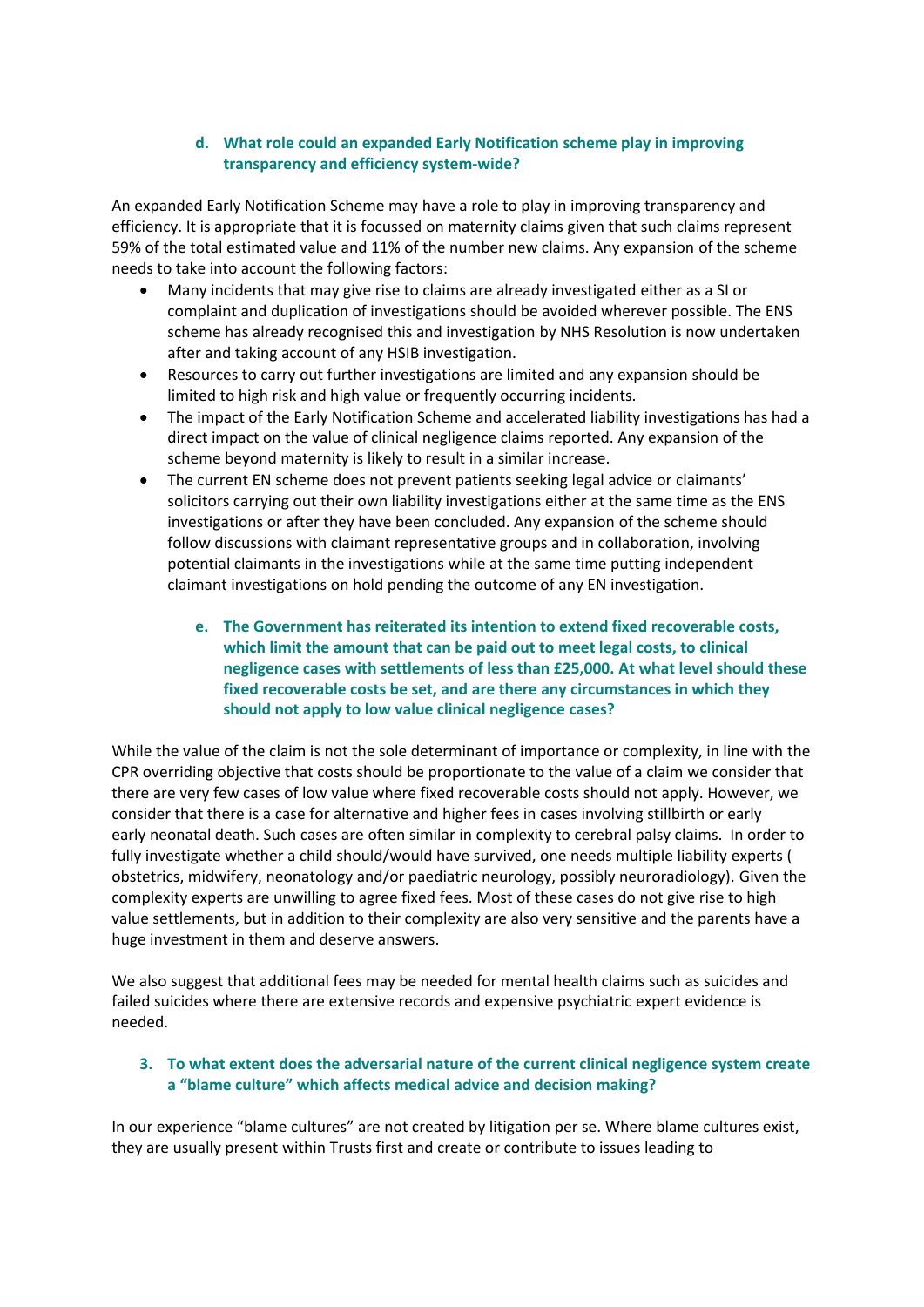incidents/claims and ultimately litigation. By the time many claims are intimated, claimant and defendant positions are entrenched.

Professionals are regulated and are always subject to their professional body, the GMC for example. They are more fearful of a professional body investigation than adversarial clinical negligence litigation. Giving evidence at inquests can also give rise to blame cultures and can cause great fear. Then it is the fear of saying something wrong and their colleague saying something differently and there being a contradiction between them. Promotion of a just culture is required; challenges to NHS employees are numerous enough; a truly open and learning culture rather than one which pay lipservice protects patients and staff.

No-one likes a complaint/claim but if this was in their student training from the outset ie. how to handle it and be ready for it and which type of issues lead to professional regulation involvement then they would be better equipped to deal with this when inevitably they become involved later in such issues in their career.

The claim process rarely requires court attendance and most cases are resolved without a hearing, or the need for the clinician to explain themselves to the patient and their family.

### **4. How important is it that any clinical negligence system encourages lesson learning and commitment to change as the result of any action?**

NHS Resolution and its panel firms are committed to safety and learning from claims and have developed many products and services for trusts to assist with this including:

- GIRFT Litigation packs and learning from litigation claims
- Thematic reviews
- Patient safety case stories
- Training

We provide data analysis and reports analysing clinical claims data and provide insights to NHS Resolution and trusts. We identify hotspots/common themes; volume high risk areas, trends, repercussive patterns; provide focussed training based on data and claims experience; and assist to implement changes.

Trusts use a range of these services to:

- **F** report to Boards on claims spikes and spend;
- benchmark specialties experiencing high numbers of claims;
- understand where weaknesses are;
- share learning with relevant staff groups/encourage divisions to engage with claims/inquests process.

While therefore we do see changes in clinical practice as a result of issues raised in a claim, these are not tracked and there is no system to follow up.

Learning from claims is only one part of patient safety and learning and the primary focus of the clinical negligence claims system is not to deliver learning. Evidence-based analysis and insights from claims should not be viewed in isolation and collaboration with multiple organisations involved in patient safety and assurance is required to take the maximum benefit from that information leading to demonstrable outcomes e.g. reductions in cases, values and resolution time.